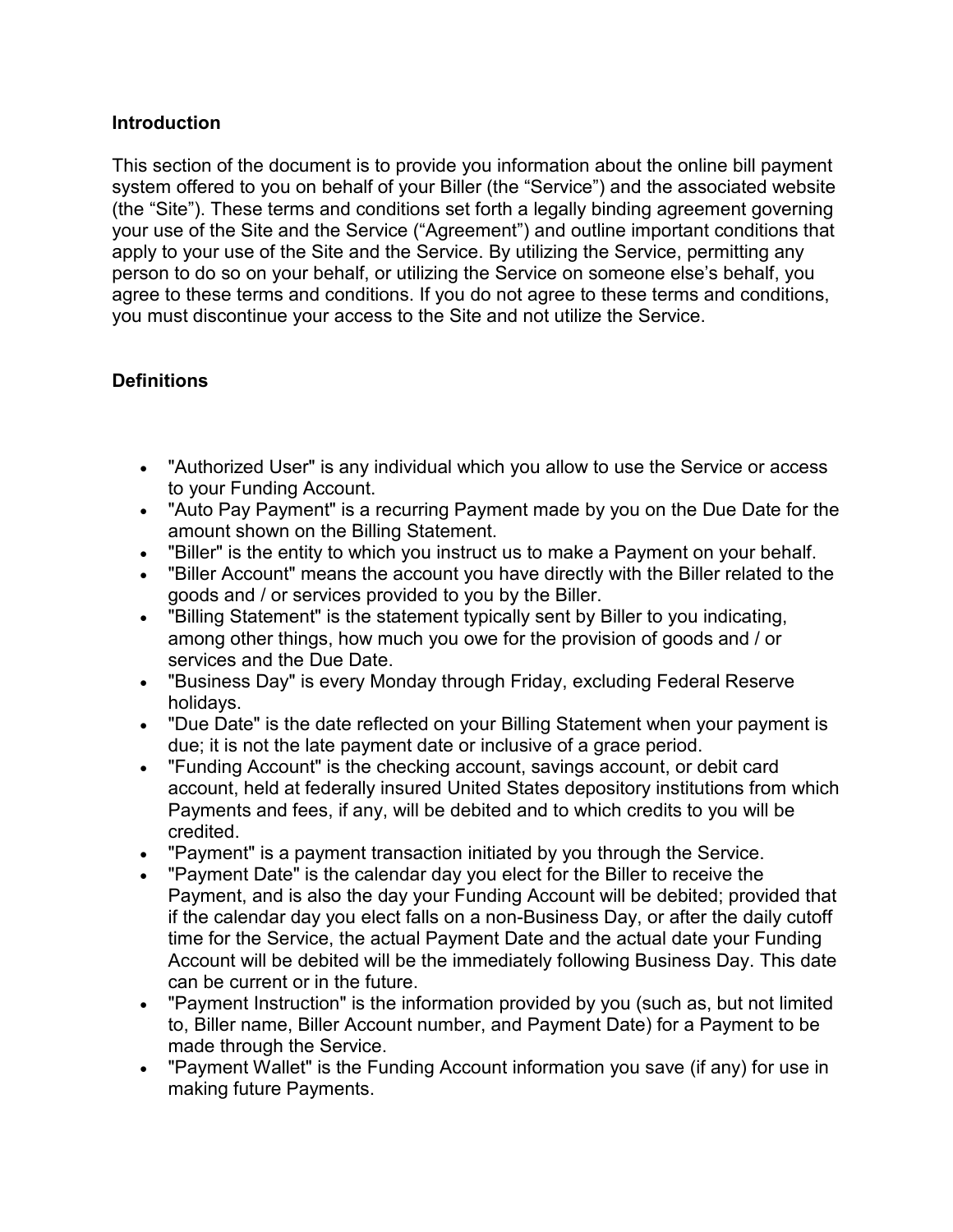- "Recurring Payment" is a Payment made each calendar month on the date designated by you in an amount designated by you.
- "Scheduled Payment" is a Payment that has been scheduled for a future date, but which has not yet begun processing.
- "We," "us," and "our" refers to Biller and its third-party service providers.
- "You" and "your" refer to the individual that is utilizing the Service.

# **Eligibility**

The Site and the Service are offered only to individuals who can form legally binding contracts under applicable law and, with respect to Payments made using checking, savings, or debit cards, use bank accounts held at federally insured United States depository institutions. Without limiting the foregoing, the Service is not offered to minors. Commercial entities, including without limitation commercial payment aggregators, may not use the Site or Service, with the exception that an authorized representative of a commercial entity who holds a Biller Account may use the Site or Service to initiate a Payment to such commercial entity's own Biller Account. By using the Service, you represent that you meet these requirements and that you agree to be bound by this Agreement.

You agree to indemnify and hold us harmless for all costs and fees (including without limitation interchange fees and merchant fees) arising out of your violation of this Section.

## **Payment Authorization, Payment Remittance and Fees**

You authorize us to follow the Payment Instructions received from you. When we receive a Payment Instruction from you, you authorize us to debit or charge your Funding Account for the amount of any Payment plus any related fees in effect at the time you initiate the Payment Instruction or at the time the transaction occurs, and to remit funds on your behalf. YOU ACKNOWLEDGE AND AGREE THAT A FEE MAY BE CHARGED TO YOU TO PROCESS PAYMENTS PURSUANT TO THIS AGREEMENT. ANY SUCH FEES WILL BE DISPLAYED TO YOU PRIOR TO FINALIZING THE PAYMENT INSTRUCTION. YOU HEREBY AGREE TO PAY ANY SUCH APPLICABLE FEES WHICH MAY BE CHARGED REGARDLESS OF WHETHER THE PAYMENT INSTRUCTION IS COMPLETED. You also authorize us to credit your Funding Account, in the event that any Payments are returned to us because the processing of the Payment Instruction could not be completed. In order to process Payments more efficiently and effectively, we may edit or alter payment data or data formats. You certify that any Funding Account you add to your profile or otherwise utilize in connection with the Service is an account from which you are authorized to make payments, and any Payment you make using the Service will debit/charge a Funding Account that you are legally authorized to use. We will use reasonable efforts to complete your Payments properly. However, we shall incur no liability if the Service is unable to complete any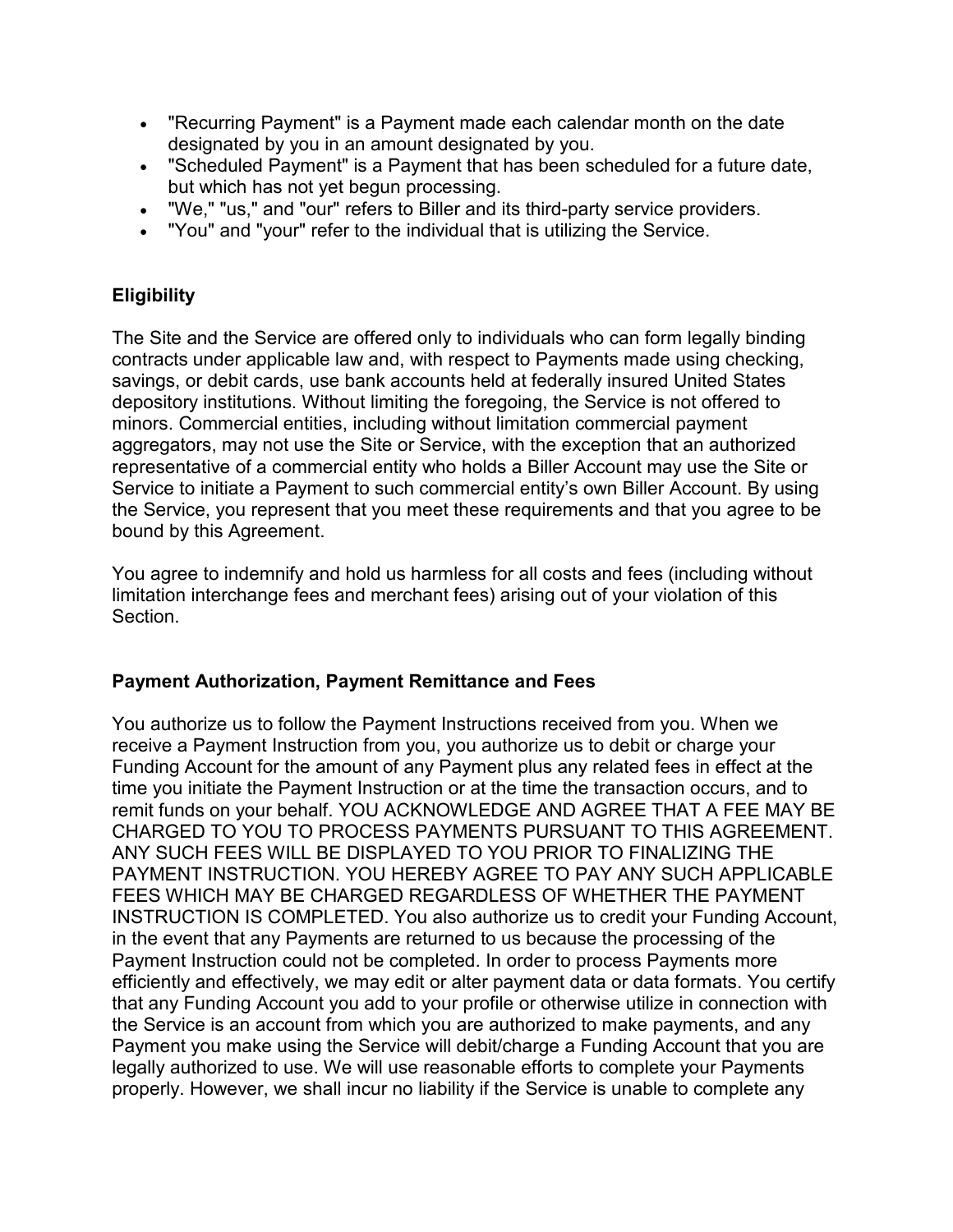Payments initiated by you because of the existence of any one or more of the following circumstances or other reasons identified in this Agreement:

- If your Funding Account does not contain sufficient funds to complete the transaction or the transaction would exceed the credit limit of your overdraft account;
- If our payment processing center is not working properly and you know or have been advised about the malfunction before you execute the transaction;
- If you have not provided us with the correct Funding Account information, or other required information;
- If your debit card is expired;
- If circumstances beyond our control (such as, but not limited to, fire, flood, or other acts of God, third party systems, or interference from an outside force) prevent the proper execution of the transaction;
- If you failed to follow our instructions for the use of the Service and/or
- If you fail to follow the requirements set out in these Terms and Conditions.

Provided none of the foregoing exceptions are applicable, if we cause an incorrect amount of funds to be removed from your Funding Account or cause funds from your Funding Account to be directed in a manner that does not comply with your Payment Instructions, our sole responsibility to you shall be to return the improperly transferred funds to your Funding Account or to direct any previously misdirected Payments to the Biller.

You are responsible for ensuring that there are sufficient funds available in your Funding Account to cover any amount you authorize for payment. If you do not have sufficient funds in your Funding Account, your Payment may not be processed. If you do not have sufficient funds in your Funding Account, but your funding account has Overdraft protection, your payment may be processed and your financial institution may charge you an overdraft protection fee. Your Payment may not be processed after a debit card's expiration date, if it is not updated by you prior to such date, unless we are able to obtain updated information from your card issuer. You authorize us to receive such updated debit card information where available.

In the event your Payment is not processed for any reason, including the failure to obtain an authorization from your card issuer or financial institution, or you have not provided us with the correct information, your liability shall remain outstanding and unpaid and you will be subject to all applicable penalties, late fees and interest charges assessed thereon, all of which obligations remain your sole responsibility.

Any fees associated with your Funding Account, including without limitation any assessed by your financial institution, will continue to apply. You are also responsible for any and all telephone access fees and/or Internet service fees that may be assessed by your telephone and/or Internet service provider in connection with your utilization of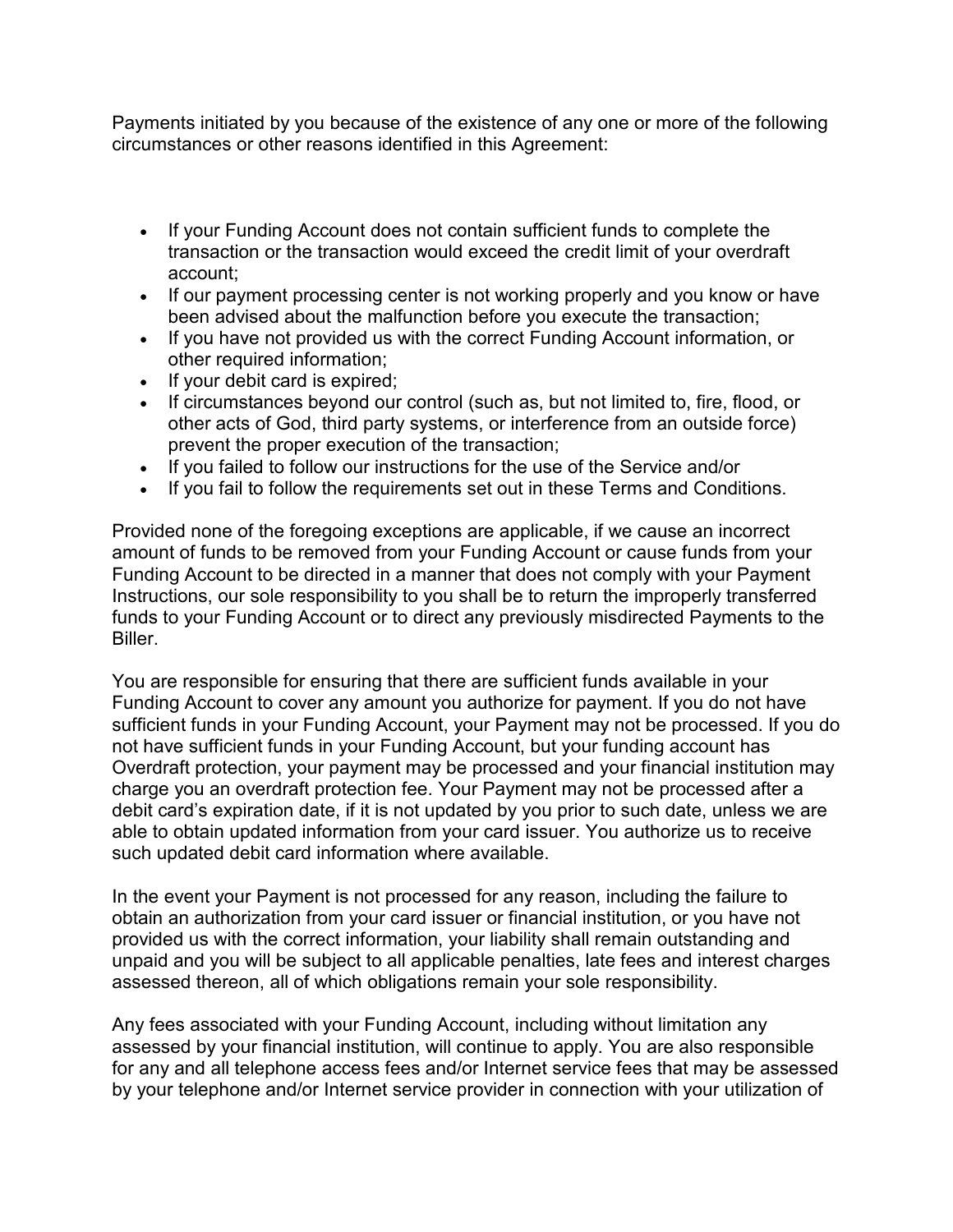the Service.

#### **Overpayment Adjustment**

You agree that you shall not intentionally schedule a Payment in excess of the greater of (i) the amount due on the Billing Statement or (ii) the total balance owed on your account. You acknowledge that we may refuse to process any such overpayment or, we may adjust the Payment amount down to the amount due at time of payment processing as to avoid overpayments.

### **Payment Cancellation Requests**

You may be permitted to cancel or edit a Payment until such time as the processing of the Payment Instruction has begun. If permitted, there is no charge for canceling or editing a Payment prior to the processing of the Payment Instruction.

#### **Returned Payments**

In using the Service, you understand that payments may be returned for various reasons, such as, but not limited to, the Biller Account number is not valid; we are unable to locate your Biller Account; or your Biller Account is paid in full. We will use reasonable efforts to research and correct the returned payment, or void the payment and credit your Funding Account. You may receive notification regarding any such returned payments. You may be assessed fees by us or your financial institution as the result of any returns or insufficient funds related to your Funding Account, or charges refused by a card network.

#### **Payment Wallet**

The Payment Wallet allows you to save your Funding Account for use in making future Payments. If you elect to use Payment Wallet, the following terms apply:

- Adding Funding Accounts. You authorize the addition of Funding Accounts to your profile when received from you. The first Funding Account that you add to your profile shall be your "Default Funding Account," unless you later designate a different Funding Account as your Default Funding Account. If your identity cannot be verified satisfactorily, the Service may not allow you to add a specific type of Funding Account to your profile.
- Funding Account Number and Expiration Date Changes. It is your sole responsibility and you agree to ensure that the information maintained in your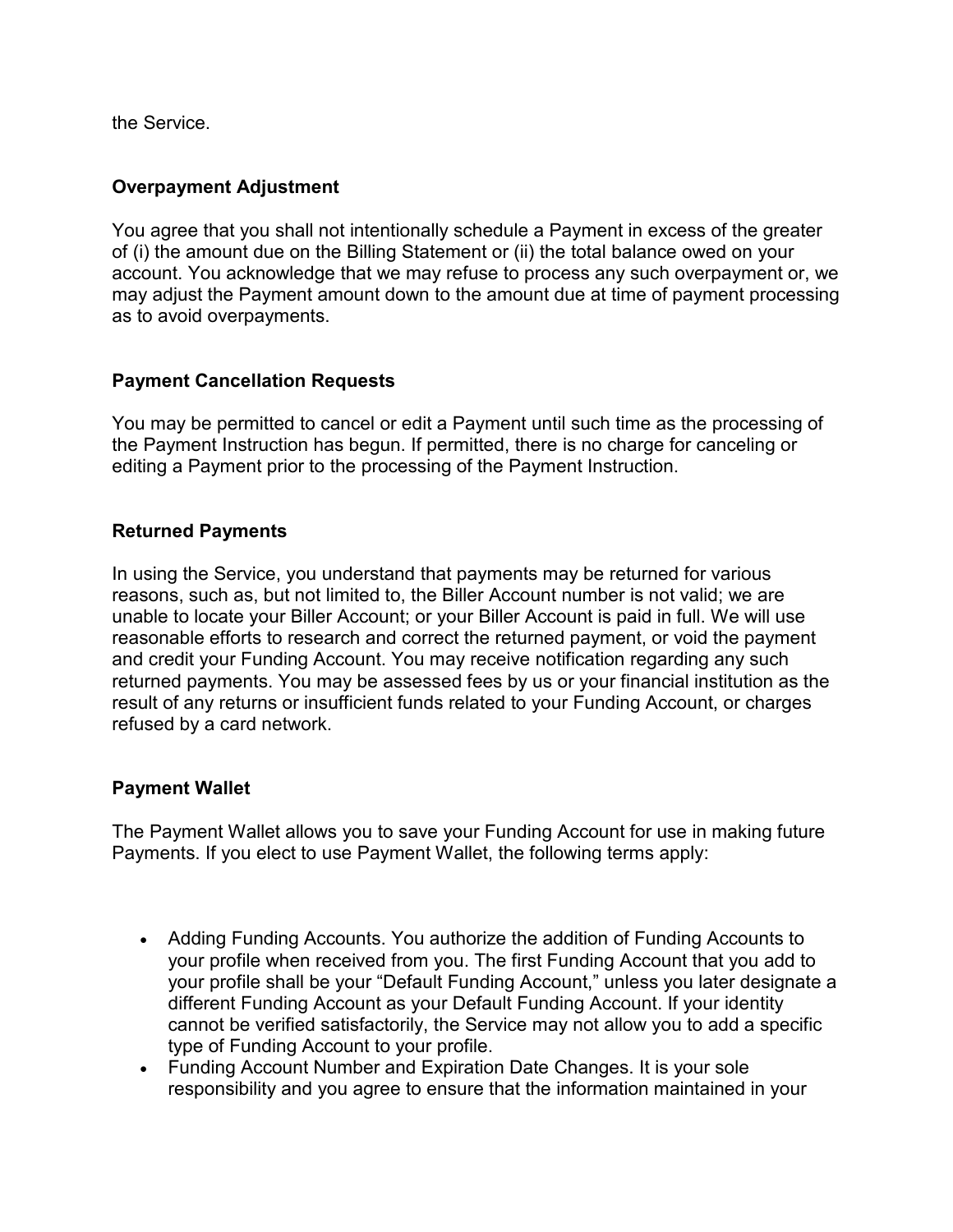Payment Wallet is and remains accurate. If your Funding Account number changes or your debit card expiration date changes, you agree to make updates to your Payment Wallet. You also authorize us to acquire such new or additional information regarding your accounts from our financial services providers and authorize the update of your Funding Account information accordingly. All changes made by you or acquired by us will be effective for future Payments paid using the Payment Wallet.

## **Auto Pay Payments, Recurring Payments, and Scheduled Payments**

You may have the option of enrolling for Auto Pay Payments or Recurring Payments. If you choose to enroll for either Auto Pay Payments or Recurring Payments, or if you initiate a Scheduled Payment, an email confirmation will be sent to you confirming that your enrollment or Payment Instruction has been received and whether it has been accepted. Please note the following:

- Payments must be made by the Due Date or you may be assessed a late fee.
- We will deduct (i) for Auto Pay Payments, the amount due on the Due Date and (ii) for Recurring Payments and Scheduled Payments, the amount designated by you on the date you selected.
- While enrolled in either Auto Pay Payments or Recurring Payments, you may receive email confirmations of Payments charged to or debited against your Funding Account. It is your responsibility to update your email address in your profile with your current email address. We will not be responsible for email confirmations that are not received as a result of delivery failures. (e.g., spam blockers or incorrect email address).
- It is your sole responsibility to ensure that all Funding Account information is accurate, legitimate, and up-to-date in order to ensure proper authorization of your Payment. We will not be responsible for any payment processing errors or fees incurred if you fail to provide accurate Funding Account information.
- You may terminate your participation in Auto Pay Payments and Recurring Payments online, in writing, or by calling Biller's customer service department. It may take up to thirty (30) days to process termination requests.

#### **Communications to You; Address or Banking Changes**

By providing us with a telephone number (including a mobile telephone number) and/or email address, you consent to receiving calls and/or text messages at that number, and/or emails from us for our everyday business purposes (including identity verification). You authorize us to send or provide by electronic communication any notice, communication, amendment or replacement to the Agreement, payment receipt,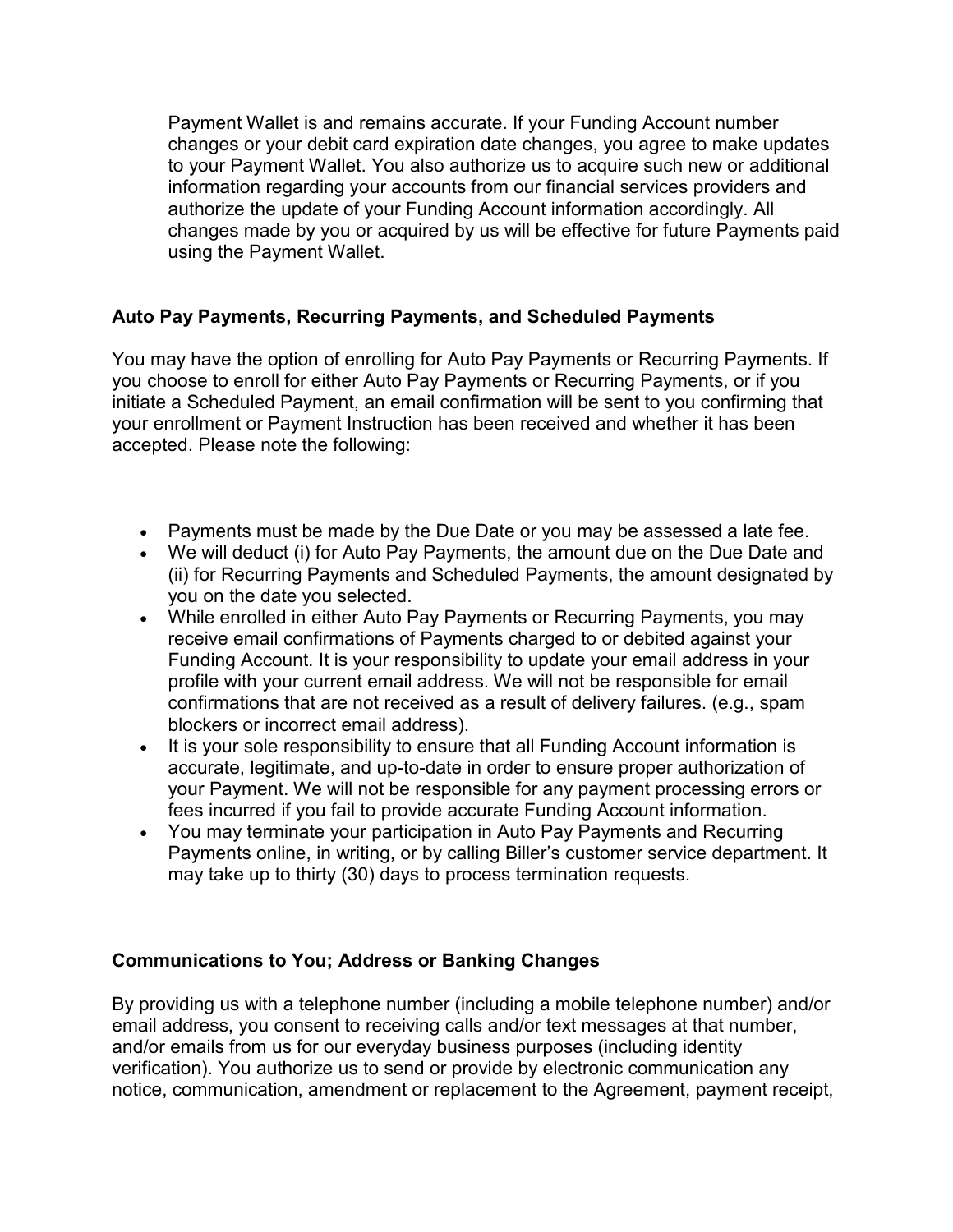or disclosure required to be provided orally or in writing to you. You agree to receive any electronic communication provided to you and will not attempt to avoid receiving any such communication. You are deemed to have received any electronic communication provided to you when they are made available to you. By providing us with a telephone number (including a mobile number), you consent to receiving autodialed and prerecorded message calls at that number for Service-related purposes. For example, we may contact you in connection with validating or processing a transaction that you've requested through the Service. You agree that we may provide notices to you by posting them on the Site, sending them to you through an in-product message within the Service, emailing them to an email address that you have provided, sending them via text message to any mobile number that you have provided, or by mailing them to any postal address that you have provided. For example, users of the Service may receive certain notices (such as notice of payments and alerts for validation and receipt of transfers of funds) as text messages on their mobile device. All notices by any of these methods shall be deemed received by you no later than twenty-four (24) hours after they are sent or posted, except for notice by postal mail, which shall be deemed received by you no later than three (3) Business Days after it is mailed. It is your sole responsibility to ensure that your contact information is accurate in the Service. We will not be responsible for communications that are not received by you as a result of delivery failures (e.g., spam blockers, incorrect email address or physical address, or incorrect mobile phone number).

Data and messaging charges from your telecommunications provider may apply, and you are responsible for any such charges. In the event your enrolled mobile device is lost or stolen, you agree to update your enrollment information and make the appropriate changes to disable the use of such device.

#### **Security**

You agree not to give or make available your access or access credentials to the Service to any unauthorized individuals. You are responsible for all Payments you authorize using the Service or that are made using your access credentials. If you permit Authorized Users or other persons to use the Service, you are responsible for any transactions they authorize. If you believe that your access or access credentials to the Service has been lost, stolen, or otherwise compromised or that someone has transferred or attempted to transfer money without your permission, you must notify customer care at once. If you believe there have been any unauthorized transfers related to your Funding Account, you should notify Biller customer care department and /or your financial institution at once.

#### **Information Authorization**

You agree that the information you provide to facilitate a Payment, including your Funding Account information, may go through a verification process. You further agree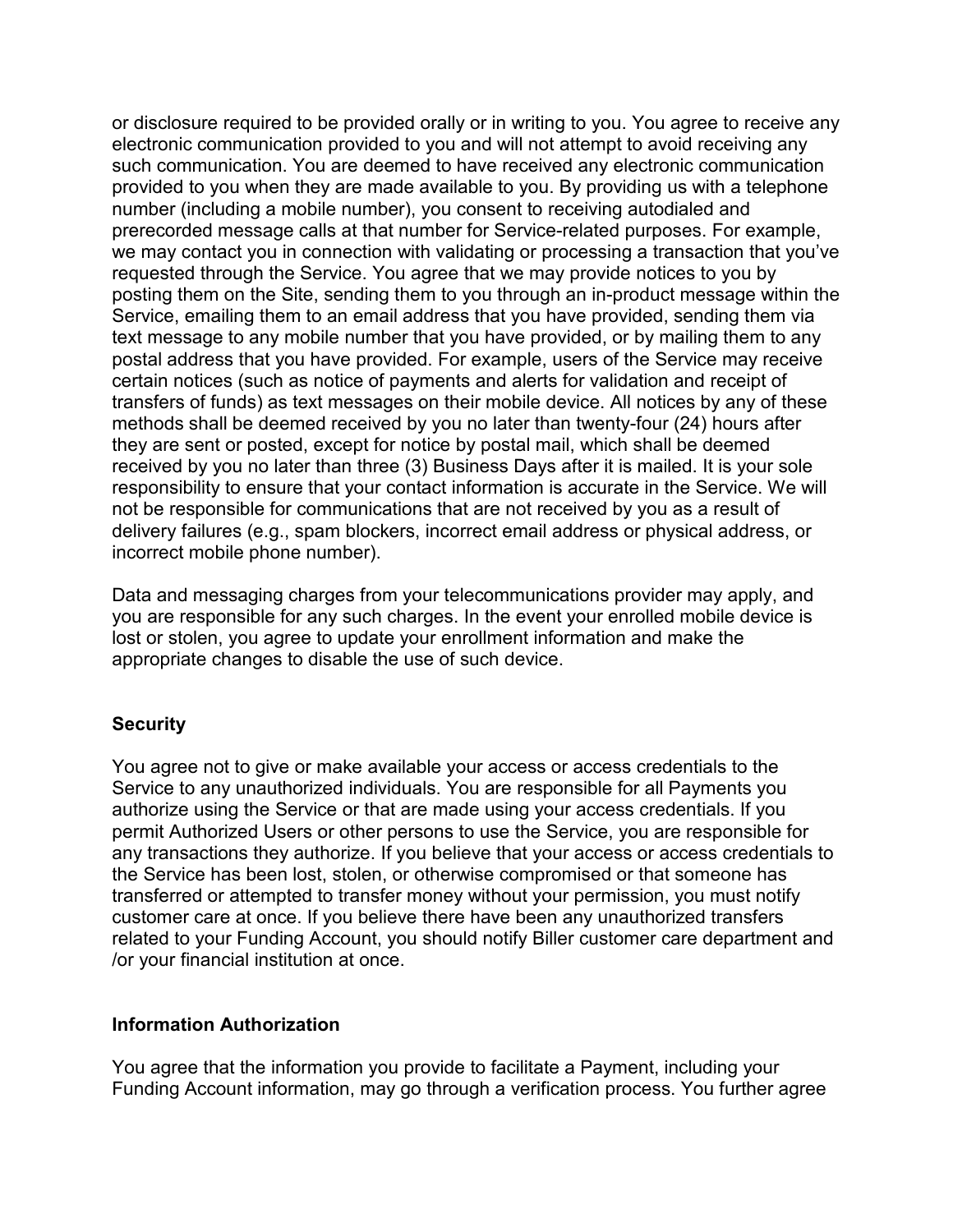that we may obtain financial information regarding your Funding Account from your financial institution (for example, to resolve payment posting problems, set transaction limits or for verification purposes).

## **Alterations and Amendments**

This Agreement, applicable fees and service charges may be altered or amended from time to time by posting a revised version on the Site or providing a revised version to you by other means. You may be required to affirmatively accept the revised Agreement in order to continue using the Service. Regardless of whether you are so required, any use of the Service after a notice of change or after the posting of a revised version of this Agreement on the Site will constitute your agreement to such changes and revised versions. The revised version will be effective at the time it is posted or otherwise provided to you unless a delayed effective date is expressly stated in the revision. Further, we may, from time to time, revise or update the Service applications, services, and/or related material, which may render all such prior versions obsolete.Consequently, we reserve the right to terminate this Agreement as to all such prior versions of the applications, services, and/or related material and limit access to only the Service's more recent revisions and updates. You authorize us to send or provide by electronic communication any notice, communication, amendment or replacement to the Agreement, or disclosure required to be provided orally or in writing to you. Your use of the Service may be terminated or suspended at any time for any reason or no reason. Neither termination nor suspension shall affect your liability or obligations under this Agreement.

#### **Payment Disputes**

If you dispute a Payment made from a Funding Account, you acknowledge that such dispute (including, but not limited to, chargeback or fraud) must be taken up with your issuing debit card provider or financial institution. We are not responsible for any research or resolution of such payment disputes.

#### **Arbitration**

For any claim (excluding claims for injunctive or other equitable relief) arising out of or relating to this Agreement, the parties must resolve the dispute in a cost effective manner through binding non-appearance-based arbitration.

The party commencing arbitration will initiate such arbitration through the American Arbitration Association ("AAA") or an established alternative dispute resolution (ADR) administrator mutually agreed upon by the parties. The parties agree that the following rules shall apply: (a) the arbitration may be conducted telephonically, online and/or be solely based on written submissions, at the election of the party initiating the arbitration;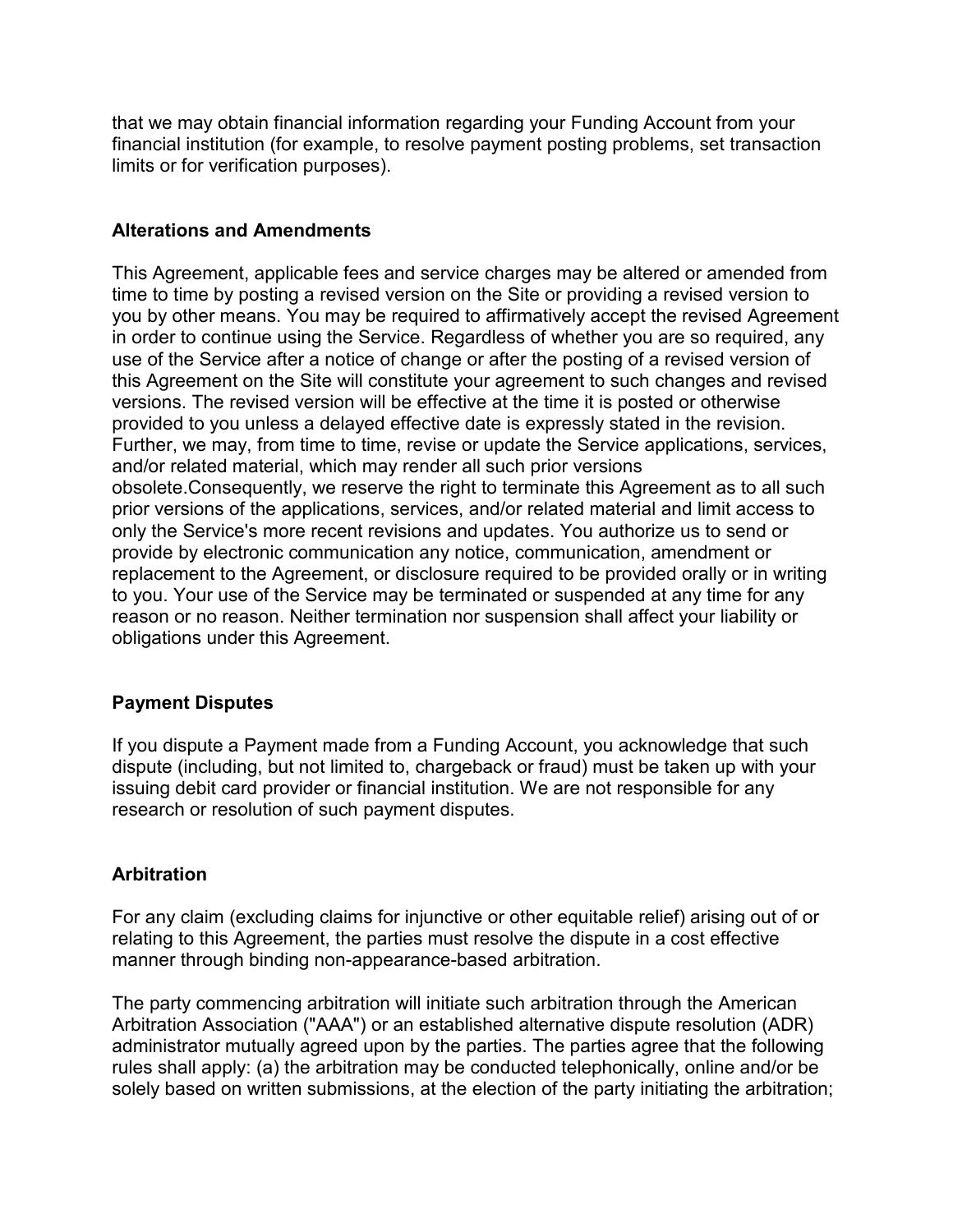(b) the arbitration shall not involve any personal appearance by the parties, their representatives or witnesses unless otherwise mutually agreed by the parties; (c) discovery shall not be permitted; (d) the matter shall be submitted for decision within ninety (90) days of initiation of arbitration, unless otherwise agreed by the parties, and the arbitrator must render a decision within thirty (30) days of submission; and (e) any award in such arbitration shall be final and binding upon the parties and may be submitted to any court of competent jurisdiction for confirmation. The parties acknowledge that remedies available under federal, state and local laws remain available through arbitration.

NO CLASS ACTION, OTHER REPRESENTATIVE ACTION, OR PRIVATE ATTORNEY GENERAL ACTION, OR JOINDER OR CONSOLIDATION OF ANY CLAIM WITH A CLAIM OF ANOTHER PERSON SHALL BE ALLOWABLE IN ARBITRATION.

Notwithstanding this Arbitration section, in the event you are a commercial or corporate entity, including without limitation a commercial payment aggregator, we reserve the right to bring a claim against you outside of arbitration and in any forum.

To the extent there is an expressly applicable law or judicial ruling that expressly prevents use of arbitration as the method of dispute resolution; or in any case where a non-arbitration process is used as the method of dispute resolutions by the agreement of the parties; or where arbitration is expressly excluded from arbitration pursuant to the jurisdiction limits stated above; the parties agree that all claims will be resolved in court without a jury trial, as permitted by law. If permitted by law, then instead of a trial by judge without a jury trial, any claim(s) will be sent to a judicial reference to be heard by a neutral individual (commonly referred to as a "referee") which remains in the court system subject to the same rules of procedure, discovery, evidence, and appeal. The judicial referee will generally be an active or retired judge or attorney with 10 or more years of experience, chosen by mutual agreement between you and us. If we are unable to agree on a judicial referee, then the referee will be appointed according to the procedure for appointment under applicable law. The judicial referee, sitting alone without a jury, will decide questions of law and fact; and will resolve the claim(s). If any portion of this Arbitration section is determined to be invalid or unenforceable, it will not invalidate the remaining portions of this section or any other part of these Terms and **Conditions** 

#### **Governing Law**

This Agreement shall be governed by and construed in accordance with the laws of the State of South Carolina, without regard to its conflicts of laws provisions. To the extent that the terms of this Agreement conflict with applicable state or federal law, such state or federal law shall replace such conflicting terms only to the extent required by law. In the event of such replacement, all other terms of this Agreement shall remain in full force and effect. The United Nations Convention on Contracts for the International Sale of Goods shall not apply to this Agreement. Both parties agree to waive any right to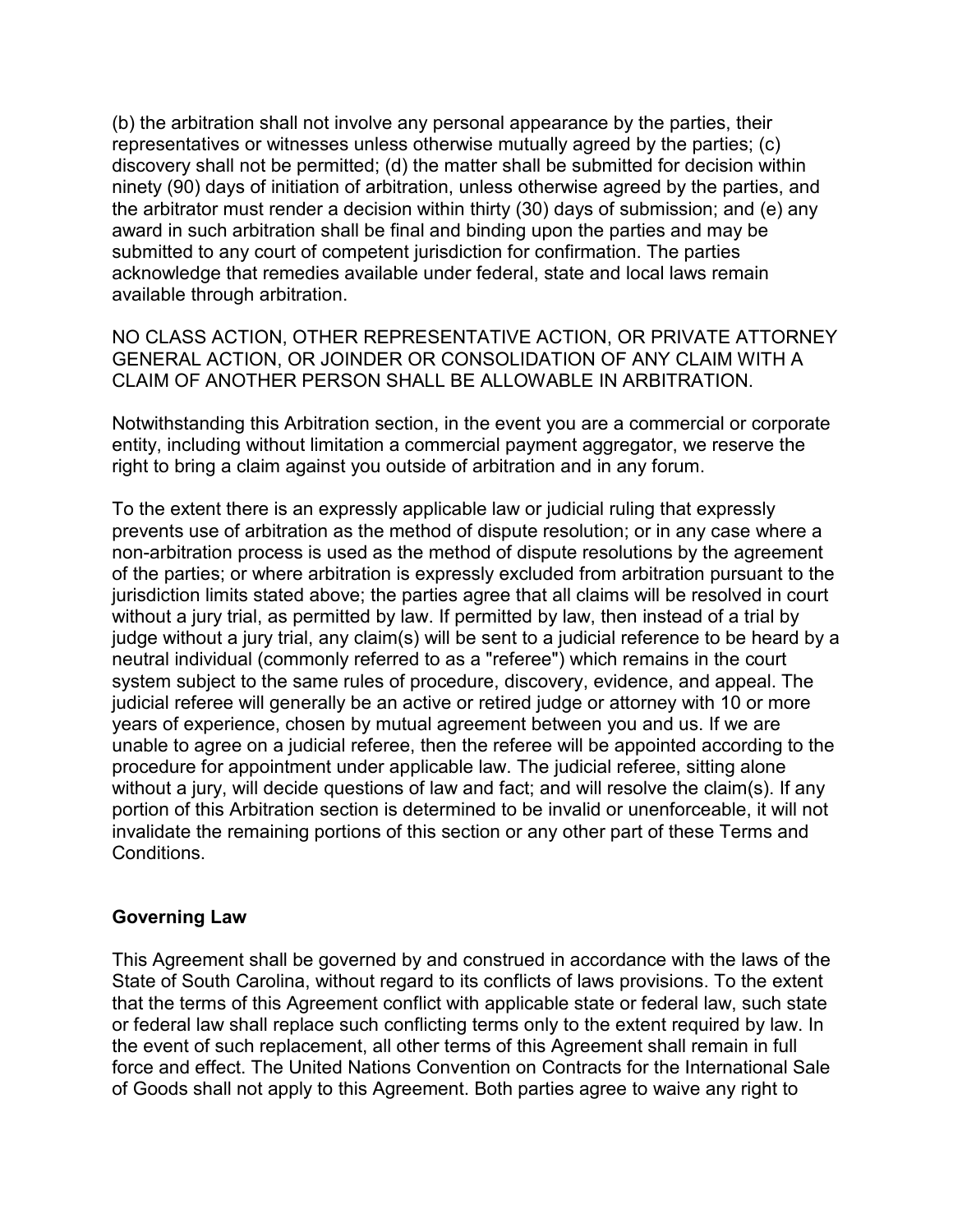have a jury participate in the resolution of any dispute or claim between the parties or any of their respective affiliates arising under this Agreement, which instead shall be brought under the Arbitration clause set forth above.

### **Exclusions of Warranties / Limitation of Liability**

In no event shall we or our services providers be responsible or liable for the timeliness, deletion, mis-delivery, or failure to store any user communications or personalized settings; any viruses which may affect your computer equipment or other property on account of your access to, use of, or downloading from the Site or Service; or any third party's inability or refusal to authorize a Payment or any other acts or omissions of third parties not controlled by us.

THE SITE AND SERVICE AND RELATED DOCUMENTATION ARE PROVIDED "AS IS" WITHOUT WARRANTY OF ANY KIND, EITHER EXPRESSED OR IMPLIED, INCLUDING, BUT NOT LIMITED TO, THE IMPLIED WARRANTIES OF TITLE, MERCHANTABILITY, FITNESS FOR A PARTICULAR PURPOSE, AND NON-INFRINGEMENT. WITHOUT LIMITING THE GENERALITY OF THE FOREGOING, WE DO NOT GUARANTEE CONTINUOUS, UNINTERRUPTED OR SECURE ACCESS TO ANY PART OF OUR SITE OR SERVICE, AND OPERATION OF THE SITE OR SERVICE MAY BE INTERFERED WITH BY NUMEROUS FACTORS OUTSIDE OF OUR CONTROL. SOME STATES DO NOT ALLOW THE DISCLAIMER OF CERTAIN IMPLIED WARRANTIES, SO THE FOREGOING DISCLAIMERS MAY NOT APPLY TO YOU. THIS PARAGRAPH GIVES YOU SPECIFIC LEGAL RIGHTS AND YOU MAY ALSO HAVE OTHER LEGAL RIGHTS THAT VARY FROM STATE TO STATE.

IN NO EVENT SHALL WE OR OUR SERVICE PROVIDERS (OR EITHER OF OUR RESPECTIVE OFFICERS, DIRECTORS, EMPLOYEES, AFFILIATES OR STOCKHOLDERS) BE LIABLE FOR ANY DAMAGES OF ANY KIND ARISING FROM THE USE OF THE SITE OR THE SERVICE OR OTHERWISE RELATING TO THIS AGREEMENT, INCLUDING WITHOUT LIMITATION ANY DIRECT, SPECIAL, INDIRECT, INCIDENTAL, CONSEQUENTIAL, PUNITIVE, EXEMPLARY, OR TORT DAMAGES OR LOST PROFITS (EVEN IF ADVISED OF THE POSSIBILITY THEREOF), REGARDLESS OF WHETHER SUCH CLAIM ARISES IN TORT, CONTRACT, OR OTHERWISE.

#### **Indemnification**

You agree to indemnify and hold harmless us and our affiliates, suppliers, service providers, licensors and contractors, and the officers, directors, owners, agents, employees and contractors of each of these, from and against any and all loss, damage, liability, claim, demand, fees, costs, and expenses (including attorney's fees) arising out of your breach of this Agreement and/or your access to or use of the Site or the Service.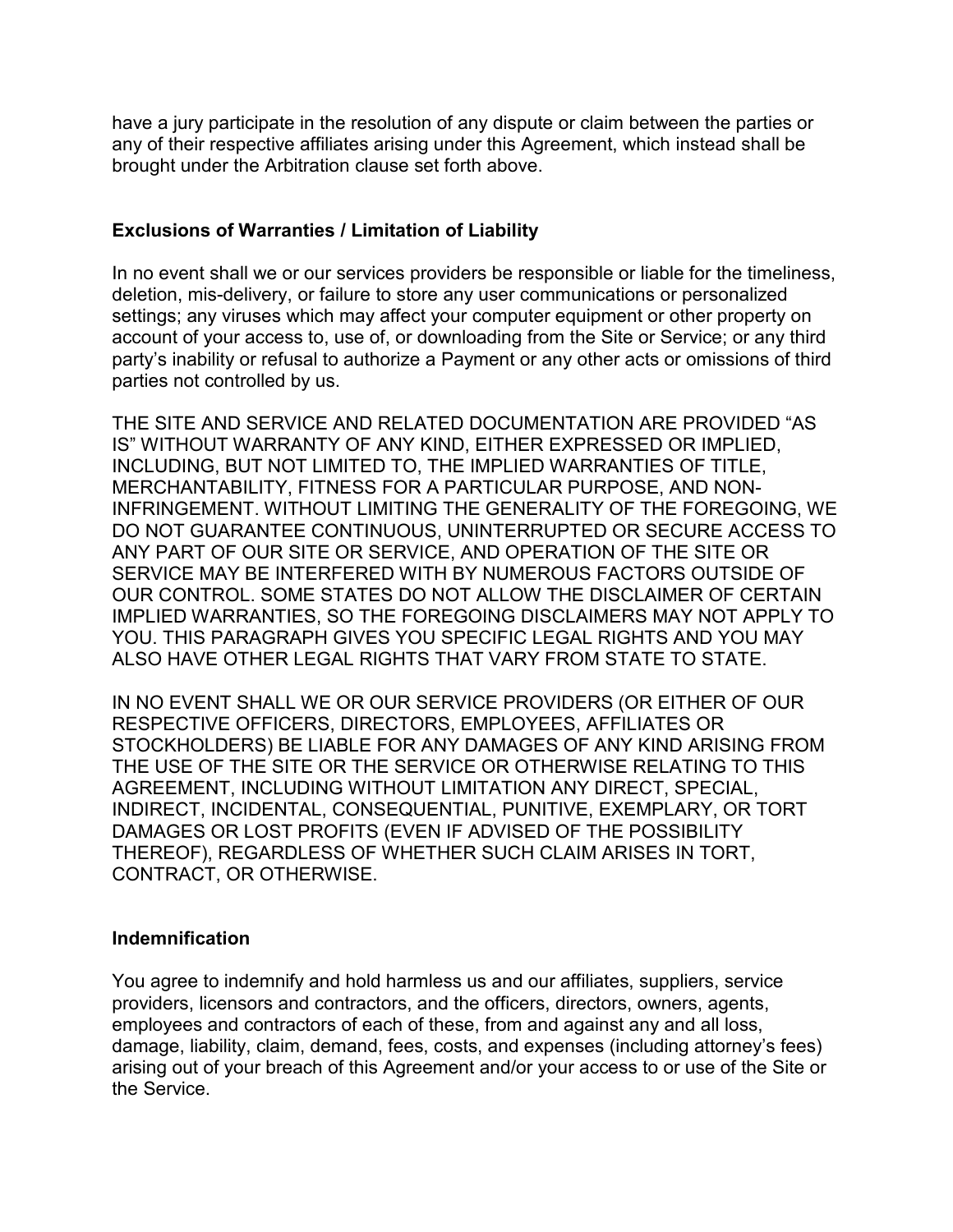#### **Intellectual Property**

All marks and logos related to the Site and the Service are either trademarks or registered trademarks of the Biller or its service providers, or their respective affiliates or licensors. You may not copy, modify, translate, decompile, reverse engineer, reproduce, adapt or disassemble the Site or the Service, both of which are the sole property of the Biller's service provider or the Biller's service provider's affiliates or their respective licensors. With the exception of your right to use the Site and Service in accordance with the terms hereof, which right may be revoked by us, you are not granted any rights of any kind in the Site, Service, marks, or logos, and we hereby reserve all such rights. The content accessed through the Site is the property of the applicable content owner and may be protected by applicable copyright or other law. Any downloading of material contained on the Site, or on any site linked to the Site, may be a violation of federal trademark or copyright laws.

#### **Assignment**

You may not assign or transfer any rights or obligations you have under this Agreement to any other party without our prior written consent, which we may withhold in our sole discretion. We reserve the right to assign this Agreement or any right or obligation under this Agreement at any time to any party. We may also assign or delegate certain of our rights and responsibilities under this Agreement to affiliates, independent contractors, or other third parties.

#### **No Waiver**

We shall not be deemed to have waived any of our rights or remedies hereunder unless such waiver is in writing and signed by one of our authorized representatives. No delay or omission on our part in exercising any rights or remedies shall operate as a waiver of such rights or remedies or any other rights or remedies. A waiver on any one occasion shall not be construed as a bar or waiver of any rights or remedies on future occasions.

#### **Captions**

The captions of sections hereof are for convenience only and shall not control or affect the meaning or construction of any of the provisions of this Agreement.

#### **Errors, Questions and Complaints**

In case of errors or questions about your transactions or Billing Statements, you should